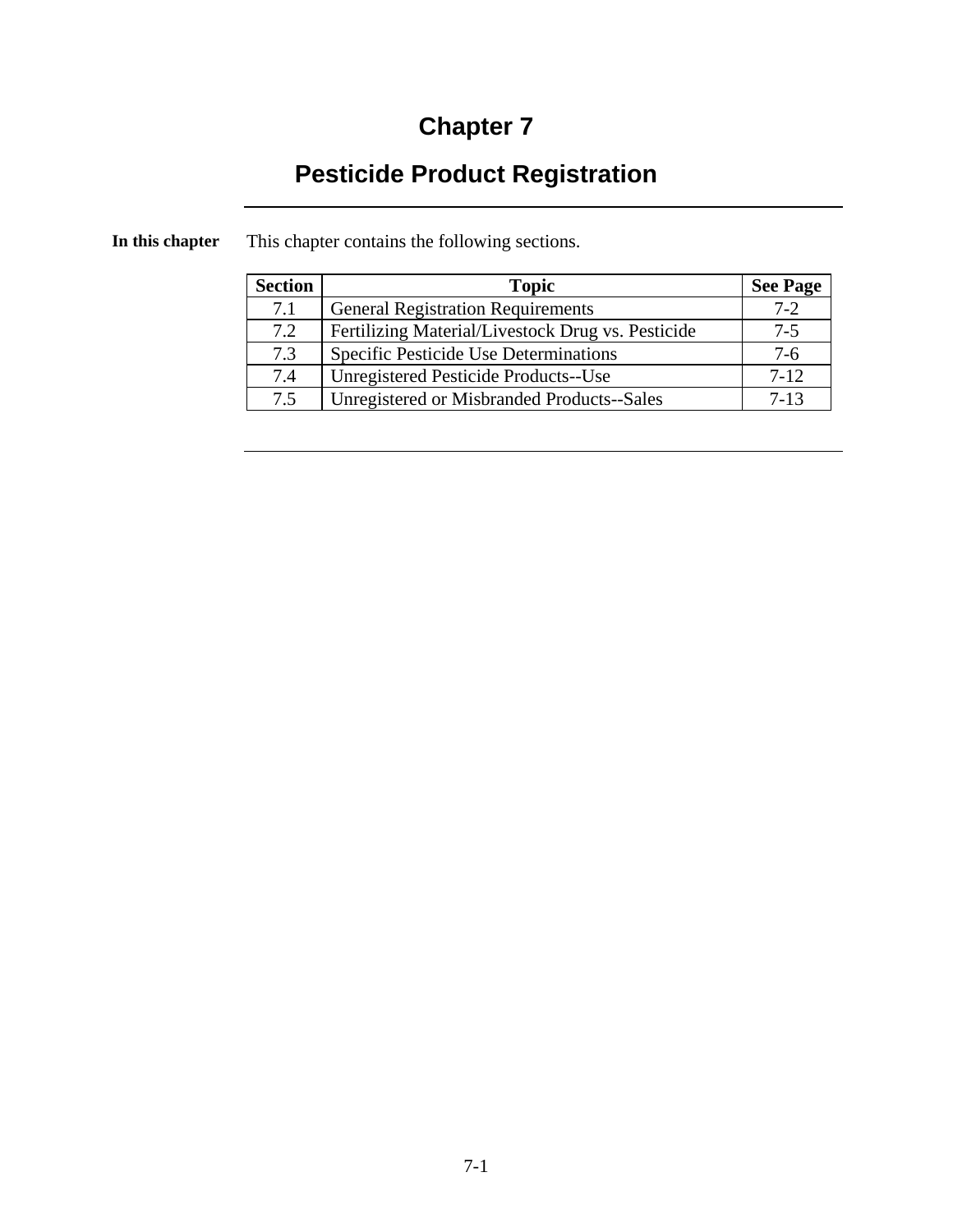## **General Registration Requirements**

#### **Interprets FAC sections 12753 and 12811; 3 CCR sections 6147 and 6301**

| <b>Introduction</b> | This section provides county field staff with a general overview of pesticide<br>registration requirements so they are equipped to make general<br>determinations about the applicability of registration requirements to the<br>products they encounter in the field.                                                                                                                                                                                                                                                                                                                                                                                                                                                                                                                                                                                                                                                                                                                                                                                                                                                                                                                                                                                                                                                                                                                                                                                                                                                                                                                                 |
|---------------------|--------------------------------------------------------------------------------------------------------------------------------------------------------------------------------------------------------------------------------------------------------------------------------------------------------------------------------------------------------------------------------------------------------------------------------------------------------------------------------------------------------------------------------------------------------------------------------------------------------------------------------------------------------------------------------------------------------------------------------------------------------------------------------------------------------------------------------------------------------------------------------------------------------------------------------------------------------------------------------------------------------------------------------------------------------------------------------------------------------------------------------------------------------------------------------------------------------------------------------------------------------------------------------------------------------------------------------------------------------------------------------------------------------------------------------------------------------------------------------------------------------------------------------------------------------------------------------------------------------|
| Interpretation      | County personnel who encounter suspected unregistered pesticide products<br>during field activities are expected to document readily available relevant<br>evidence and forward it to DPR via the EBL assigned to their county for<br>evaluation and investigation by DPR's Product Compliance Branch.<br>Generally, it is illegal to manufacture, deliver, or sell (collectively referred to<br>as "distribute") any substance that makes pesticidal claims or is represented to<br>be an essential ingredient necessary to make a pesticide unless it is registered<br>by U.S. EPA and DPR (FAC section 12993). It is also illegal to use an<br>unregistered pesticide. FAC section 12995 prohibits, with some exceptions<br>found in 3 CCR sections 6147 and 6301, the use of a pesticide that is not<br>registered. The purpose of the registration process is to evaluate a pesticide<br>for suitability and efficacy under California conditions. The law requires that<br>a pesticide manufacturer or importer register a product before it is offered for<br>sale in California. The law also specifies the registrant is in violation if it<br>ships the product after the registration has expired.<br>Exceptions to the Registration Requirement:<br>(1) Attractants – Food products (which do not contain an active pesticide<br>ingredient) used to attract pests are exempt [3 CCR section 6147(a)(3)].<br>Products intended to be used with a pesticide, such as syrup baits, adjuvants<br>(FAC section 12758) or as pesticides themselves (i.e., pheromones), require<br>registration. |
|                     |                                                                                                                                                                                                                                                                                                                                                                                                                                                                                                                                                                                                                                                                                                                                                                                                                                                                                                                                                                                                                                                                                                                                                                                                                                                                                                                                                                                                                                                                                                                                                                                                        |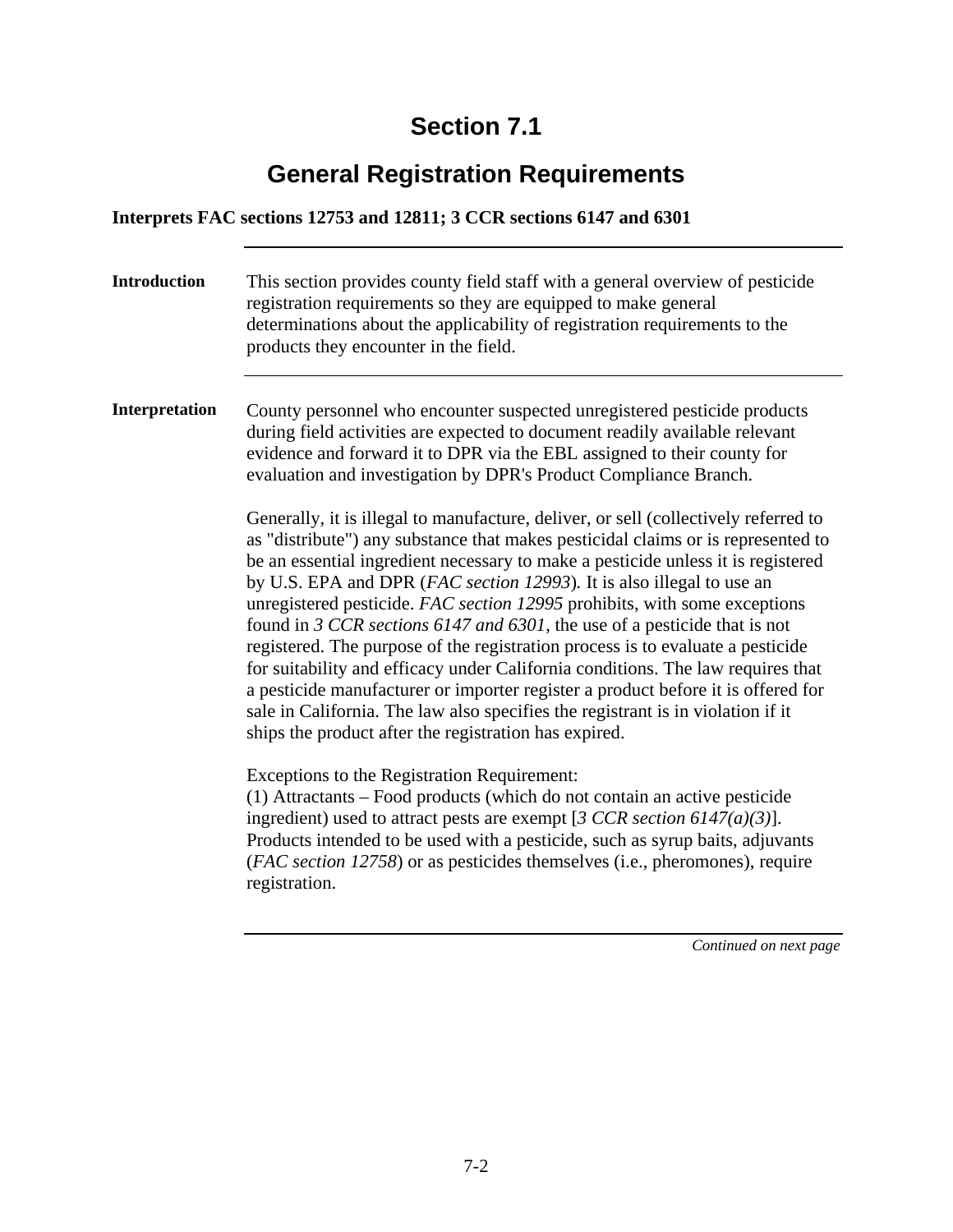#### **General Registration Requirements,** Continued

**Interpretation**  (continued) (2) Minimum risk products [FIFRA section 25(b)] – Both federal and State laws exempt certain pesticide products from the requirement to obtain registration, provided they meet certain criteria. These products have been granted exemption from registration because they do not pose an unreasonable risk to public health or the environment. These products are still pesticides and subject to most other provisions. At a minimum, all products must meet the following requirements: • List all the active ingredient(s) by name and percentage (by weight) on the label. To qualify for an exemption as a minimum risk pesticide, each active ingredient in the pesticide product must be listed in 40 CFR part 152.25(f)(1). The approved list of active ingredients can also be found in 3 CCR section 6147(a)(5). • List all inert ingredients by name on the label. All inert ingredients must be on U.S. EPA's most current *Minimal Risk FIFRA Section 25(b) Inert Ingredients* list (formerly List 4A). **These two lists are not interchangeable.** • The total percentage by weight must equal 100%. • The label must not contain false or misleading statements defined in 40 CFR part 156.10(a)(5)(i) through (viii). • Additionally, products must also meet a series of exemption conditions described in 40 CFR part 152.25 and 3CCR section 6147. *NOTE*: Section 6147 exempts manufacturers, importers, and dealers (distributors) of certain [FIFRA section 25(b)] products from the registration and registration-related requirements of the regulations. Distributors of section 25(b) products are not required to obtain a certificate of registration before a pesticide is offered for sale. There is nothing in section 6147 that implies that such products are not pesticides. However, requirements based on the need for "registered" labeling cannot be enforced against them since there is no "registered" labeling. Although not specifically listed as an exemption in 3 CCR section 6301, DPR considers these products exempt from the provisions of FAC section 12995 by virtue of their inclusion in section 6147. FAC sections 12971 and 12973 and 3 CCR section 6602 would not apply since one element required for a violation of these sections relates to

"registered" labeling.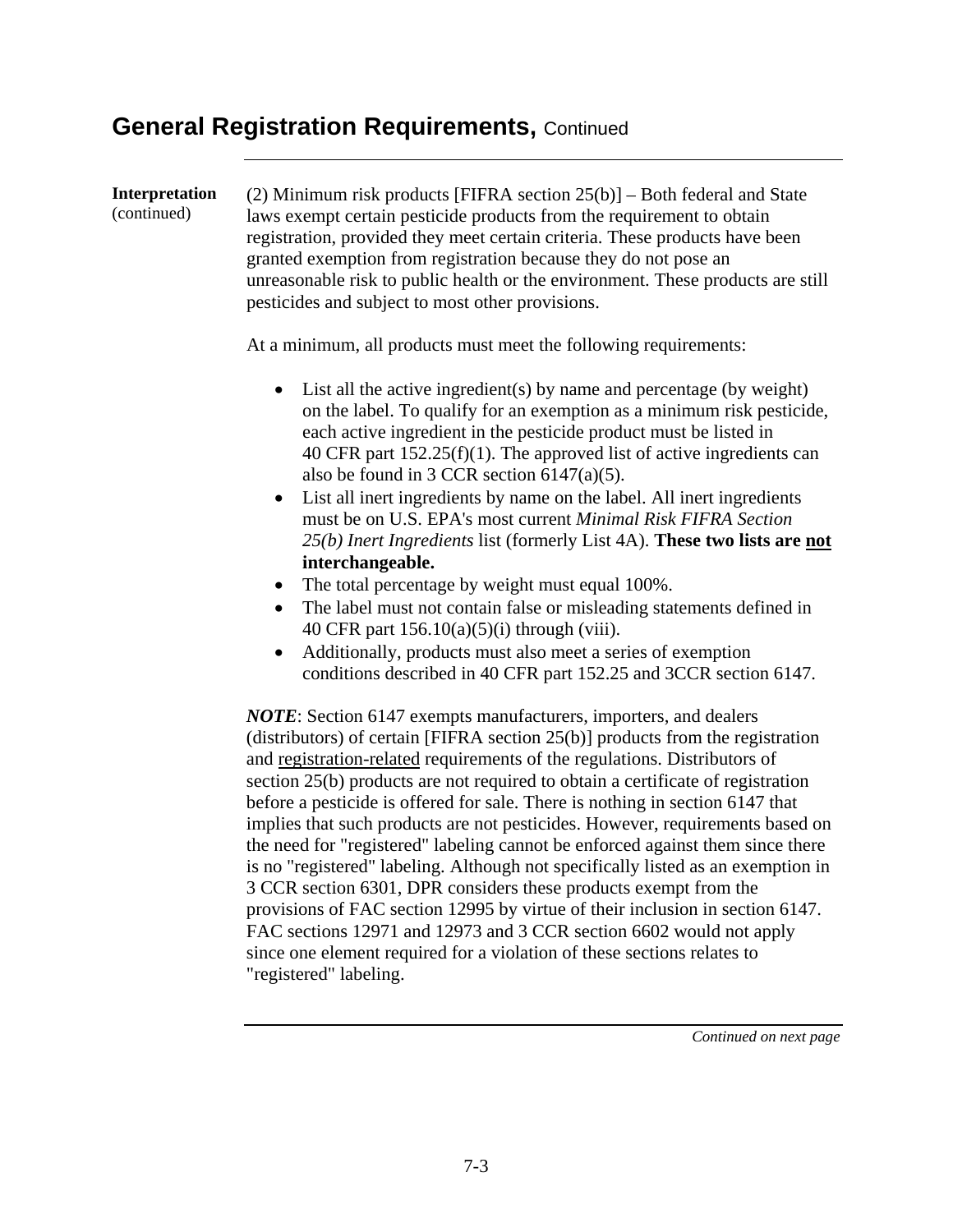#### **General Registration Requirements,** Continued

| Interpretation<br>(continued) | Other law and regulation sections do apply to those who recommend, sell or<br>use these products:                                                                                                                                                                                                                                                                                                                                                                                                                                                                                                                                                                                           |
|-------------------------------|---------------------------------------------------------------------------------------------------------------------------------------------------------------------------------------------------------------------------------------------------------------------------------------------------------------------------------------------------------------------------------------------------------------------------------------------------------------------------------------------------------------------------------------------------------------------------------------------------------------------------------------------------------------------------------------------|
|                               | Those who recommend, sell or apply these products are subject to the<br>٠<br>licensing requirements of FAC Division 6.<br>A CAC could require a permit for these pesticides pursuant to FAC<br>$\bullet$<br>section 14006.6.<br>They are subject to tolerance requirements on food or feed<br>٠<br>commodities.<br>Pesticide use records are necessary for other regulatory purposes and<br>$\bullet$<br>would apply to these products. However, pesticide use reports (3 CCR<br>sections 6625-6627 will not be required at this time (See the PUR<br>chapter in Volume 1 of the Compendium).<br>Only regulations required PPE, not labeling requirements, can be<br>$\bullet$<br>enforced. |
|                               | (3) Previously Registered Products – A dealer or broker who acquired a<br>pesticide product in California while the product was properly registered may<br>lawfully sell and deliver the product for two years after the last date of<br>registration. If acquired by an end-user while legally registered or within two<br>years after the last date of registration, these products may be possessed and<br>used indefinitely. This exemption does not apply to the registrant. A registrant                                                                                                                                                                                              |

may not sell or distribute any pesticide that is not currently registered *(3 CCR section 6301).* 

Recommendations may be made and restricted permits may be issued for the use of these products. However, a pesticide cannot lawfully be sold or used, or a permit issued contrary to any U.S. EPA or DPR cancellation or suspension order pertaining to use.

Contact your regional pesticide enforcement office or Enforcement Branch Liaison for any questions you may have regarding these policies.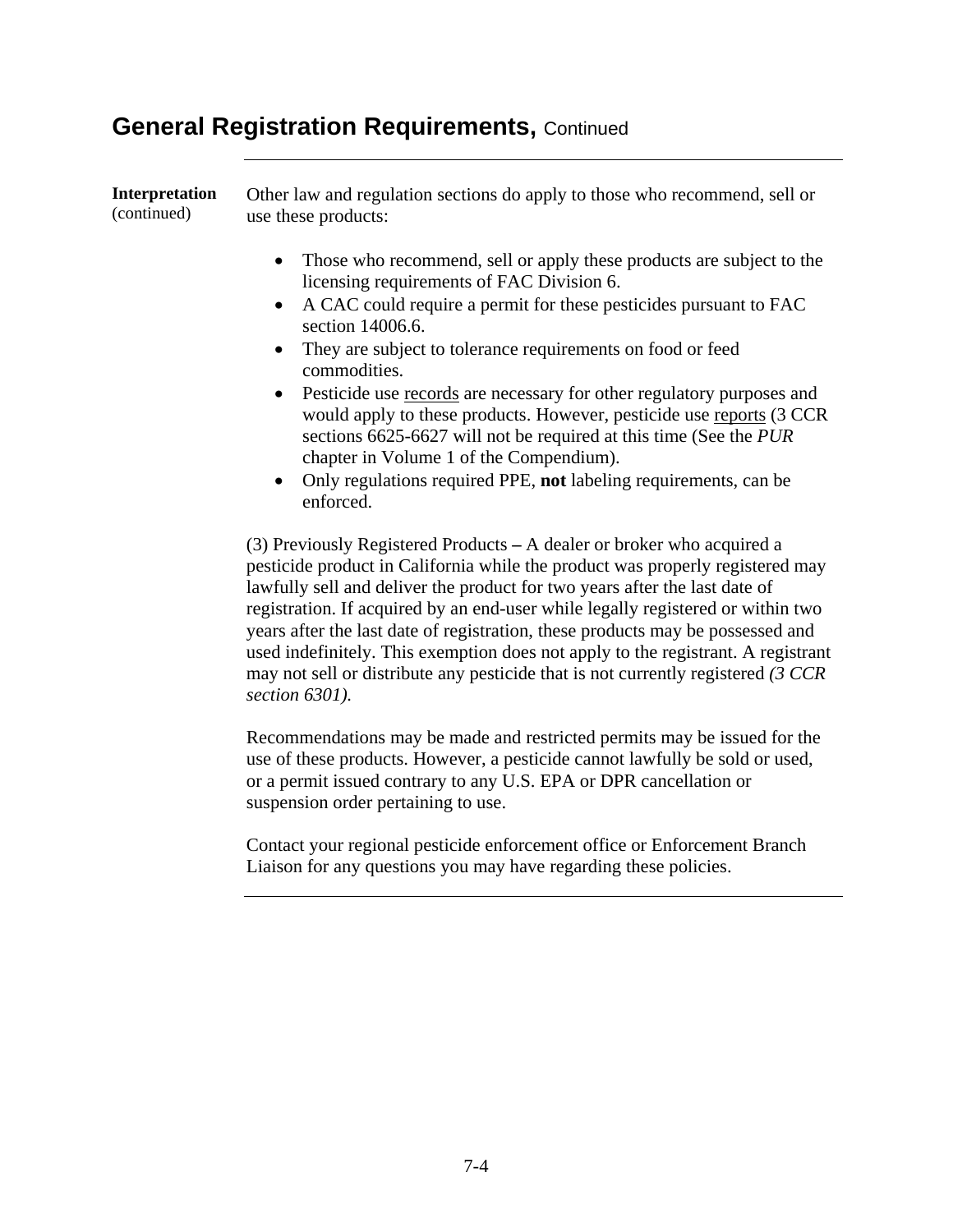## **Fertilizing Material/Livestock Drug vs. Pesticide**

#### **Interprets FAC section 12811**

**Interpretation** The California Department of Food and Agriculture (CDFA) has regulatory authority over fertilizing materials and livestock drugs sold in California. In order to be legally sold as a fertilizer compound or livestock drug, the product must be registered as a fertilizing material or livestock drug with CDFA.

> Manufacturers sometimes attempt to evade DPR pesticide registration and other regulatory requirements by registering the substance with CDFA as a fertilizing material or livestock drug. U.S. EPA and FDA have established an MOU (memorandum of understanding) to clarify overlap between livestock drugs and pesticides (see *Agricultural and Non-Agricultural Pesticide Use* in Chapter 1 for a discussion of this exemption). DPR follows this MOU.

> An analysis of the FAC uncovered nothing that would preclude the registration of a substance by both DPR and CDFA. In other words, registration as a fertilizing material does not preclude requiring registration as a pesticide for specific identified uses where a pesticide effect can be documented. CDFA has acknowledged that DPR may regulate some uses of a fertilizing material as a pesticide.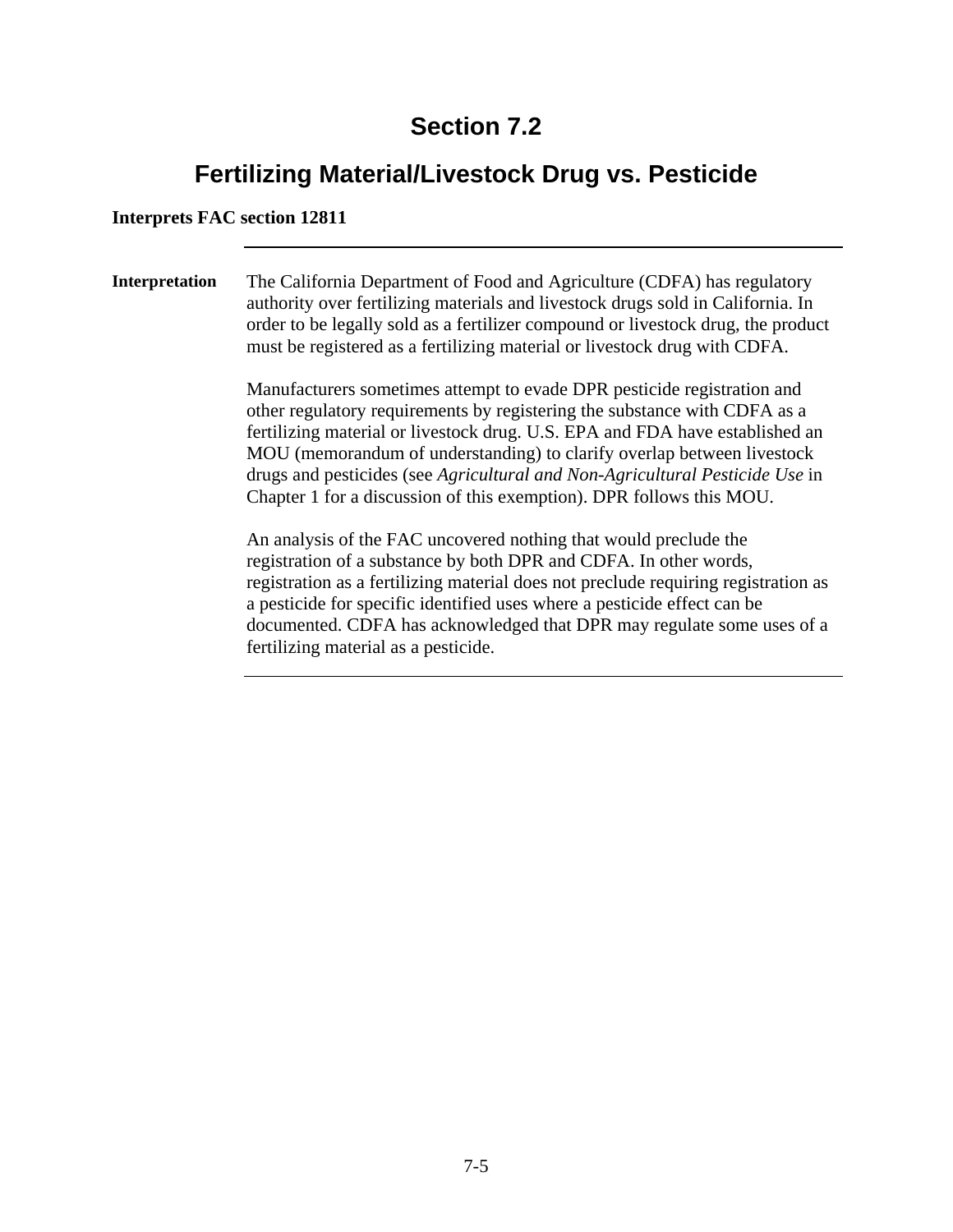## **Specific Pesticide Use Determinations**

#### **Interprets FAC sections 12811 and 12995**

| <b>About this</b><br>section                              | This section discusses: nitrogen compounds (fertilizer or plant growth<br>regulator), phosphorous (fertilizing material or fungicide), elemental sulfur<br>(fertilizing material or fungicide), and sulfur dioxide.                                                                                                                                                                                                                                                                                                                                                     |  |
|-----------------------------------------------------------|-------------------------------------------------------------------------------------------------------------------------------------------------------------------------------------------------------------------------------------------------------------------------------------------------------------------------------------------------------------------------------------------------------------------------------------------------------------------------------------------------------------------------------------------------------------------------|--|
| Nitrogen compounds (fertilizer or plant growth regulator) |                                                                                                                                                                                                                                                                                                                                                                                                                                                                                                                                                                         |  |
| <b>Purpose</b>                                            | This interprets and clarifies current DPR application of FAC sections 12811,<br>12995, and other provisions of the FAC to the use of certain nitrogen-based<br>fertilizer compounds such as Calcium Ammonium Nitrate (CAN-17), Urea<br>Ammonium Nitrogen (UAN), Calcium Nitrate, and other similar materials<br>applied post-dormant to plants to influence bud break. DPR acknowledges the<br>position taken by U.S. EPA and has little choice but to interpret state<br>pesticide law in a manner consistent with U.S. EPA's position insofar as that<br>is possible. |  |
| <b>Background</b>                                         | "Aqueous hydrogen cyanamide solution derived from calcium cyanamide and<br>water" was registered in the 1980's as a plant growth regulator (PGR) at both<br>the State and federal levels for its desirable effect on bud break; it remains<br>registered at the present time.                                                                                                                                                                                                                                                                                           |  |
|                                                           | Subsequently, the agricultural industry found that other sources of nitrogen<br>would provide similar beneficial effects when used in this manner on other<br>crops, such as kiwis and cherries, in addition to grapes.                                                                                                                                                                                                                                                                                                                                                 |  |
|                                                           | A registration package, including all of the required data, was submitted to<br>U.S. EPA for registration. In response, U.S. EPA made the determination that<br>this was a non-pesticide use in an August 21, 2003 letter. U.S. EPA further<br>notified the applicants that making PGR claims for these nitrogen-based<br>fertilizer products would be a violation of FIFRA.                                                                                                                                                                                            |  |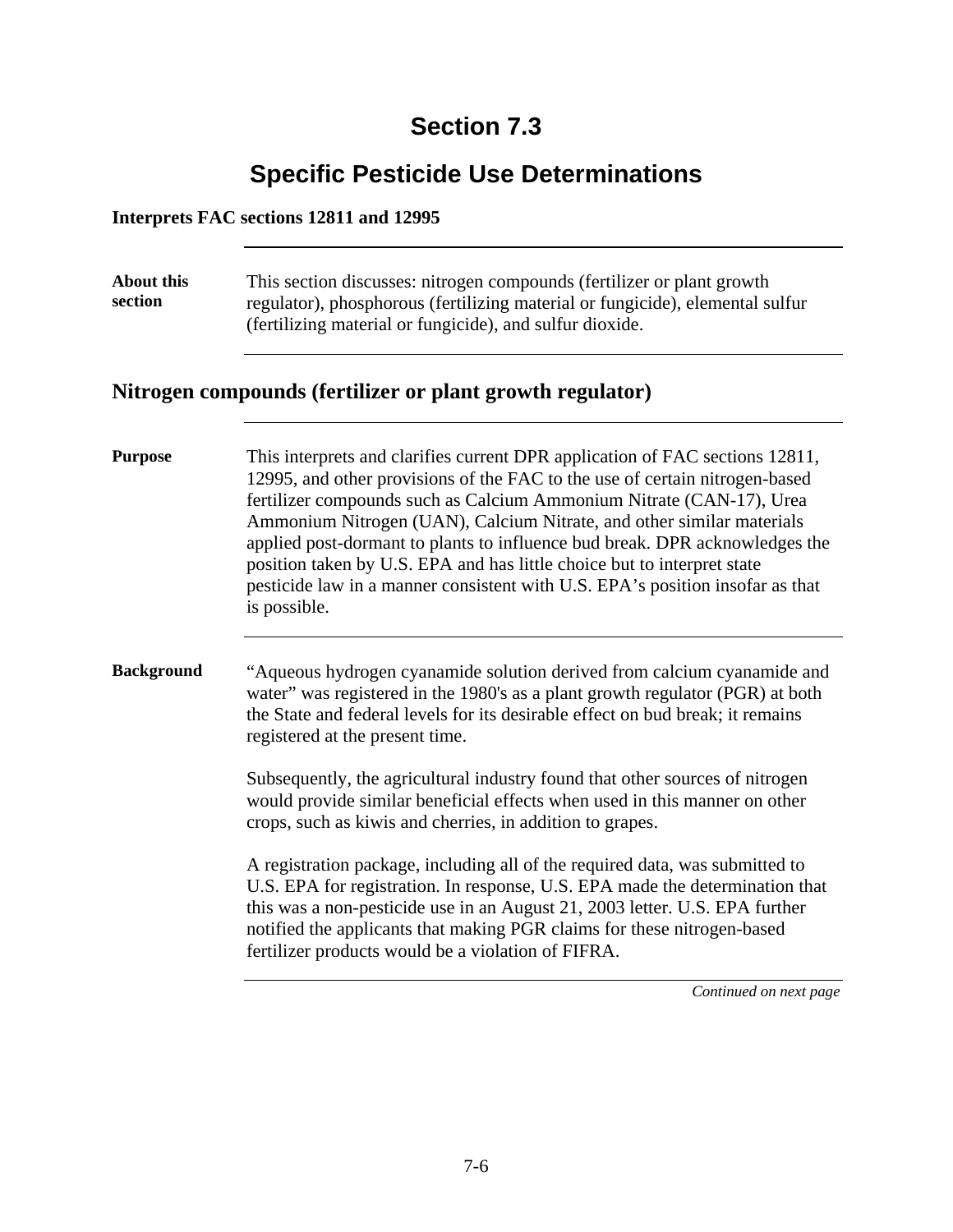| <b>U.S. EPA</b><br>conclusion                 | U. S. EPA's finding was that "When these nitrogen-based fertilizer<br>compounds are applied directly to trees and vines during a post-dormant<br>phase, or "quiescence," the result is a uniform bud break, a physicochemical<br>process caused by increased turgor pressures in tissues, provided necessary<br>environmental conditions are present. None of these fertilizer compounds<br>would cause a plant to break dormancy, a physiological process that responds<br>to environmental stimuli and hormonal changes within the plant or to related<br>chemicals known as PGRs. These nitrogen-based fertilizer compounds used<br>post-dormant on trees, shrubs, and vines to ensure uniform bud break are not<br>pesticides." |
|-----------------------------------------------|-------------------------------------------------------------------------------------------------------------------------------------------------------------------------------------------------------------------------------------------------------------------------------------------------------------------------------------------------------------------------------------------------------------------------------------------------------------------------------------------------------------------------------------------------------------------------------------------------------------------------------------------------------------------------------------------------------------------------------------|
| <b>U.S. EPA basis</b><br>for conclusion       | U.S. EPA presented six points to justify their decision to classify these uses as<br>non-pesticides:                                                                                                                                                                                                                                                                                                                                                                                                                                                                                                                                                                                                                                |
|                                               | 1. The major factors controlling breaking of dormancy are photoperiod                                                                                                                                                                                                                                                                                                                                                                                                                                                                                                                                                                                                                                                               |
|                                               | and temperature.                                                                                                                                                                                                                                                                                                                                                                                                                                                                                                                                                                                                                                                                                                                    |
|                                               | 2. Typical application rates of nitrogen-based fertilizer compounds are<br>greater than any plant hormone concentrations needed to evoke a plant<br>response.                                                                                                                                                                                                                                                                                                                                                                                                                                                                                                                                                                       |
|                                               | 3. The time lapse between application and bud-break is too great to be<br>considered a PGR effect.                                                                                                                                                                                                                                                                                                                                                                                                                                                                                                                                                                                                                                  |
|                                               | 4. There is no data to demonstrate that these nitrogen-based fertilizer<br>compounds act by a mode of action similar to PGRs in the breaking of<br>dormancy.                                                                                                                                                                                                                                                                                                                                                                                                                                                                                                                                                                        |
|                                               | 5. Bud break is not the signal of breaking of dormancy.                                                                                                                                                                                                                                                                                                                                                                                                                                                                                                                                                                                                                                                                             |
|                                               | 6. Nitrogen-based fertilizer compounds are common fertilizing materials.                                                                                                                                                                                                                                                                                                                                                                                                                                                                                                                                                                                                                                                            |
| <b>DPR</b> position                           | As a result of these actions, California agriculture can use these<br>nitrogen-based fertilizer compounds that are registered as fertilizing materials<br>with CDFA during the post-dormant season to enhance uniform bud break,<br>provided the labeling or advertising does not include express pesticide (PGR)<br>claims.                                                                                                                                                                                                                                                                                                                                                                                                        |
| <b>Regulating</b><br>fertilizing<br>materials | Since CDFA has regulatory authority over fertilizing materials sold in<br>California, in order to be legally sold as a nitrogen-based fertilizer compound,<br>the product must be registered as a fertilizing material with CDFA. Labeling<br>and advertising must not include any specific PGR claims.                                                                                                                                                                                                                                                                                                                                                                                                                             |
|                                               | Continued on next page                                                                                                                                                                                                                                                                                                                                                                                                                                                                                                                                                                                                                                                                                                              |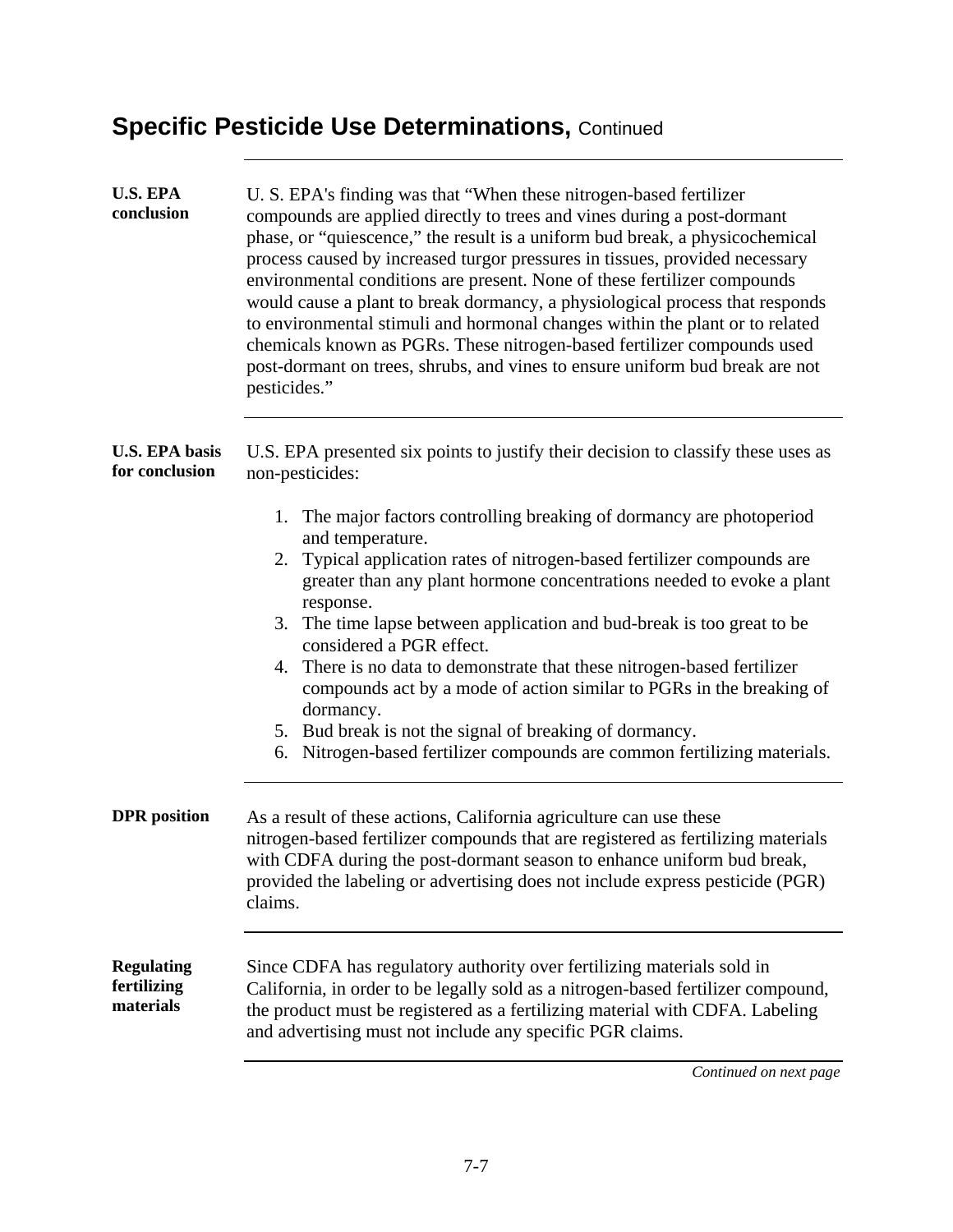#### **Phosphorous (fertilizing material or fungicide)**

**DPR** position DPR's position is that phosphorous acid materials applied directly into (injection) or to (foliar) plants or applied as a soil drench at rates that provide little or no nutritional benefit to the plant are being applied for their pesticide value regardless of the product's status as a registered fertilizing material with CDFA. Because of this intent, these products must be registered as a pesticide with DPR. It is not necessary that the manufacturer make specific pesticide claims for the product when these specific use patterns are on labeling. The pesticide benefits and intent of this use pattern are well known and understood by all involved.

#### **CDFA: no credible data to support nutritional claims**

CDFA has informed us that it has no credible data on file to support nutritional claims for application of phosphorous acid directly to or into the plant. Various phosphate compounds can be applied as foliar fertilizers. This would be a form of phosphorus available to the plant with little or no pesticide benefit.

Phosphorous acid, when applied to soil, slowly converts to phosphate, the only nutritionally active form of phosphorous. Soil application is the appropriate method for use of phosphorous acid as a nutrient. This would be an acceptable non-pesticide use. However, soil application rates that provide significant amounts of phosphate are far above the soil application rates commonly recommended for pesticide effect. Generally, soil application at these low rates per acre would be considered to be primarily for pesticide intent.

There are currently several phosphorous acid products registered as pesticides with the U.S. EPA and DPR. The labeling for these products has use directions that are consistent with the use patterns described above.

Over the years, DPR has been consistent in its interpretation of when phosphorous acid becomes a pesticide. Two specific cases have involved its use on avocados to control phytophthora and its use on oak trees to control sudden oak death.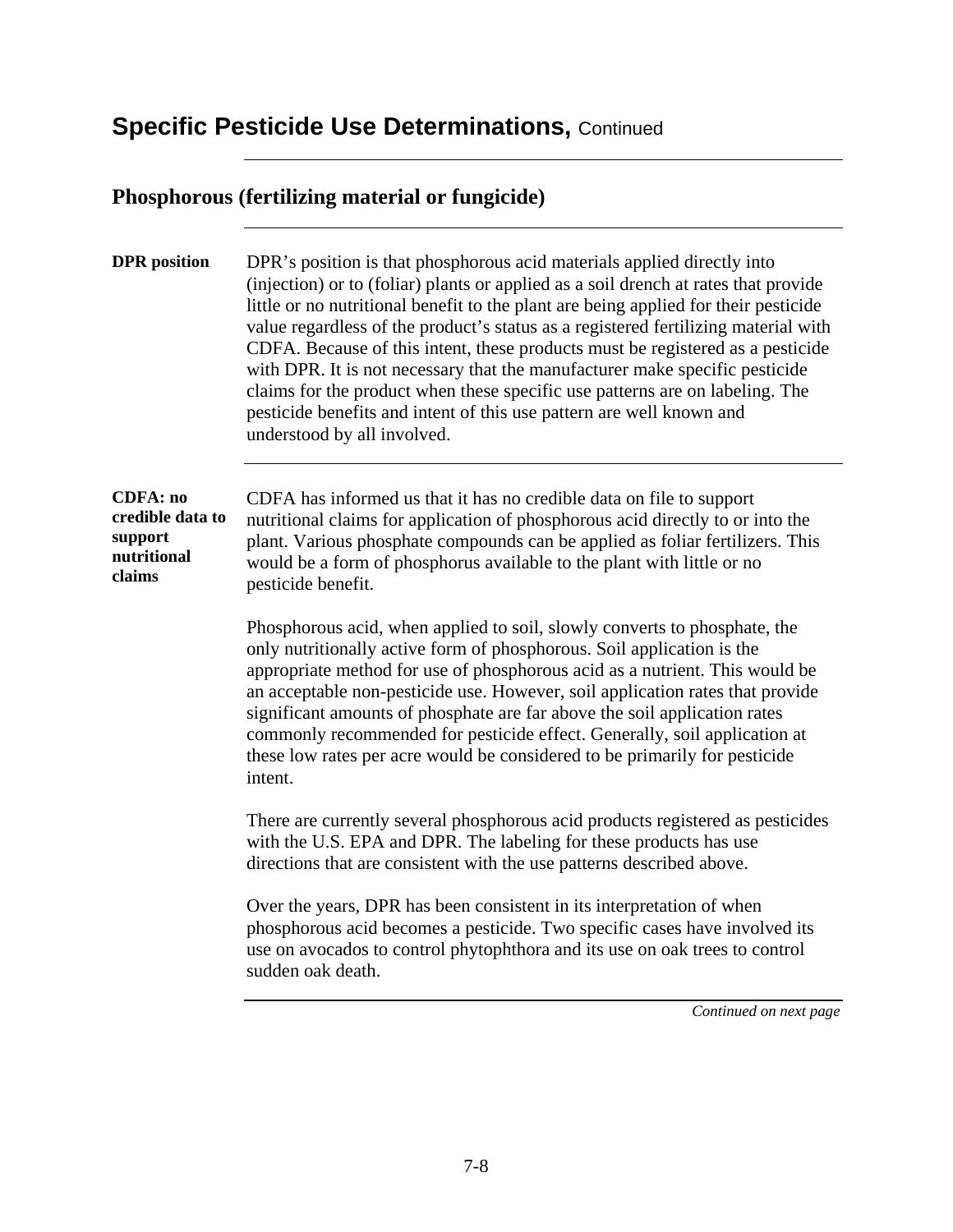**Labeling** When you encounter phosphorous acid products with labeling that includes direct application on or into the plant, or soil application rates significantly below fertilizer rates per acre, gather product labeling and any additional information you can obtain about how the product is marketed or presented to the grower. For example, reducing or substituting for applications of fungicides or other phosphorous acid products, other "indirect" pesticide benefits, timing of applications, technical bulletins, research results, other oral claims, etc. Product compliance (registration) issues should be forwarded to the EBL assigned to your county for follow-up action against the manufacturer and/or distributor. Enforcement action may be taken against users who persist in this use violation pursuant to *FAC section 12995*.

#### **Elemental sulfur (fertilizing material or fungicide)**

| <b>DPR</b><br>interpretation<br>of elemental<br>sulfur materials | DPR's interpretation of the law is that the application of elemental sulfur<br>materials directly to or "over the top" of plants in leaf are presumed to be a<br>pesticide (fungicide) use. Elemental sulfur products, with labeling that<br>suggests this use, must be registered as a pesticide, regardless of the product's<br>status as a registered fertilizing material with CDFA. It is not necessary that<br>the manufacturer make specific pesticide claims for the product; the pesticidal<br>benefits and intent of this use are well known and understood.                                                                                                                                                   |
|------------------------------------------------------------------|--------------------------------------------------------------------------------------------------------------------------------------------------------------------------------------------------------------------------------------------------------------------------------------------------------------------------------------------------------------------------------------------------------------------------------------------------------------------------------------------------------------------------------------------------------------------------------------------------------------------------------------------------------------------------------------------------------------------------|
| <b>DPR</b> review of<br>literature                               | DPR's scientific review of available literature indicates that plants take up<br>and utilize sulfur in the sulfate form $-SO4$ . Elemental sulfur must be oxidized<br>to sulfate to be made available to the plant. This process takes place in the soil<br>and is accomplished by soil microbes. Available references, including the<br>Western Fertilizer Handbook, make no mention of plants using elemental<br>sulfur directly, nor the conversion of elemental sulfur to sulfate in or on the<br>plant itself. Thus, the application of elemental sulfur to foliage is not going to<br>provide any significant amount of nutritionally available sulfur to the plant.<br>The sulfur must go through the soil first. |
|                                                                  | On the other hand, sulfur applied to leaves has several direct pesticidal<br>benefits for disease and mite control. Registered sulfur pesticide product<br>labeling has a vast array of crops listed. The conclusion is that the only<br>benefit gained from the foliar application of elemental sulfur is a pesticidal<br>benefit, not a nutritional one.                                                                                                                                                                                                                                                                                                                                                               |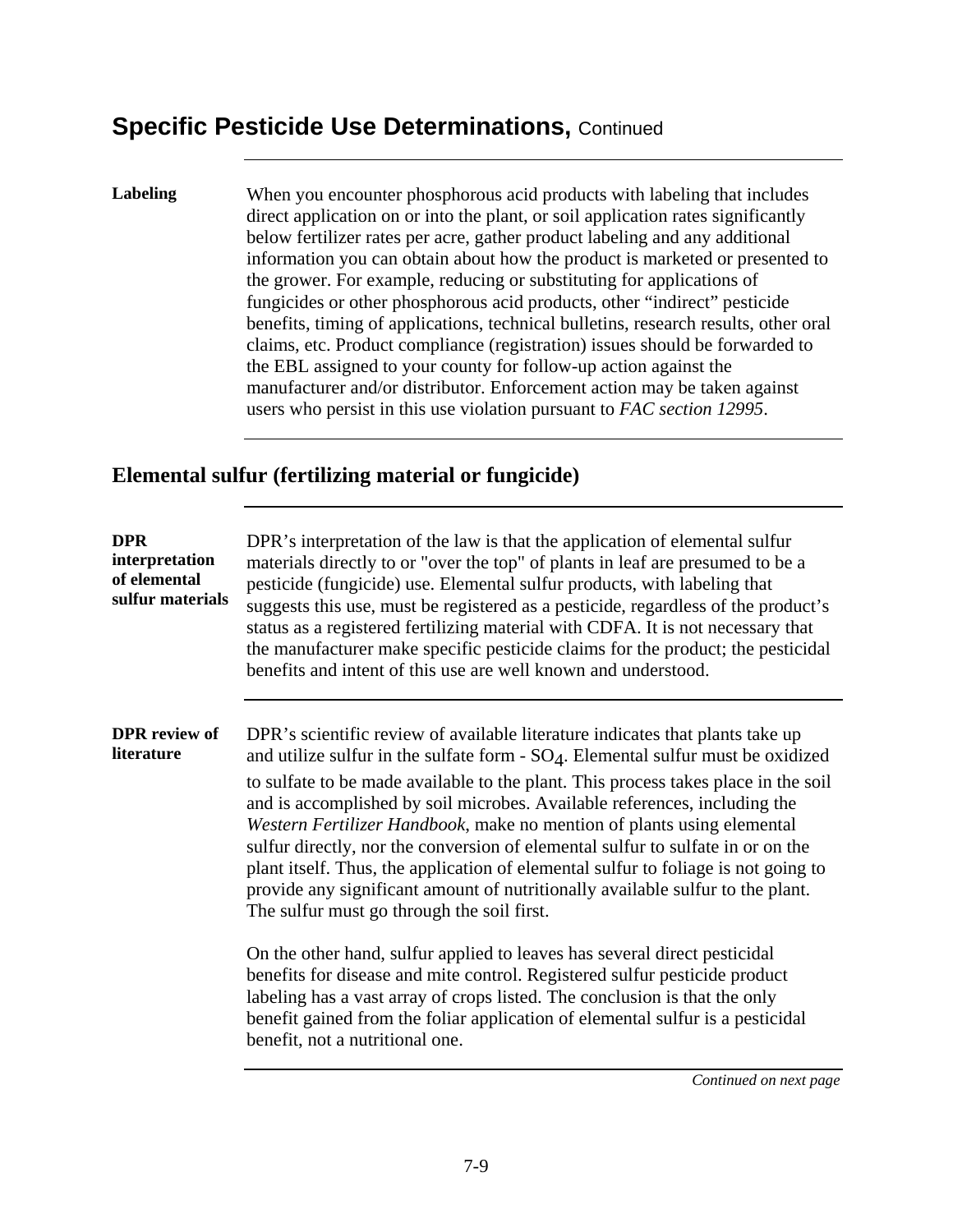| Non-pesticide<br>use of sulfur | Soil application is the appropriate method for use of elemental sulfur as a<br>nutrient. This would be an acceptable non-pesticide use. Sulfur and sulfate<br>also have soil amendment properties, e.g., lowering pH in alkaline soils and<br>improving structure in sodic soils if applied with calcium, etc. Various<br>mineral sulfate compounds can be applied as foliar fertilizers. This would be<br>an available form of sulfur to the plant, with little to no pesticidal benefit.                                                                                                                                                                                                                                                                                                                                                        |  |
|--------------------------------|---------------------------------------------------------------------------------------------------------------------------------------------------------------------------------------------------------------------------------------------------------------------------------------------------------------------------------------------------------------------------------------------------------------------------------------------------------------------------------------------------------------------------------------------------------------------------------------------------------------------------------------------------------------------------------------------------------------------------------------------------------------------------------------------------------------------------------------------------|--|
| <b>Product</b><br>labeling     | When you encounter elemental sulfur products with labeling that includes<br>foliar use, gather product labeling and any additional information you can<br>obtain about how the product is marketed or presented to the grower. For<br>example, reducing or substituting for applications of fungicides or other<br>registered sulfur products, other "indirect" pesticidal benefits, timing of<br>applications (e.g., starting applications early when canes are $6" - 8"$ long),<br>technical bulletins, research results, other oral claims, etc. Product compliance<br>(registration) issues should be referred to the EBL assigned to your county for<br>follow-up action against the manufacturer and/or distributor. Enforcement<br>action may be taken against growers who persist in this use violation pursuant<br>to FAC section 12995. |  |

#### **Sulfur dioxide**

| <b>Sulfur dioxide</b><br>(wine<br>fermentation or<br>equipment<br>disinfection) | Sulfur dioxide $(SO_2)$ is a product that has multiple uses in the wine industry.<br>According to the University of California, one of the primary uses is as an<br>antioxidant to prevent off-odors and discoloration. This use is considered<br>non-pesticidal. SO <sub>2</sub> is also used as a commodity fumigant to prevent bacterial<br>or mold spoilage of grapes and as a container disinfectant. The primary issue<br>is the use of $SO_2$ as a disinfectant. $SO_2$ has been registered as a pesticide<br>active ingredient since 1961. |
|---------------------------------------------------------------------------------|----------------------------------------------------------------------------------------------------------------------------------------------------------------------------------------------------------------------------------------------------------------------------------------------------------------------------------------------------------------------------------------------------------------------------------------------------------------------------------------------------------------------------------------------------|
|                                                                                 | Wooden barrels and tanks have porous surfaces that allow mold, yeast, and<br>bacteria to accumulate and can eventually spoil the wine when it contacts the<br>contaminated barrels. To prevent this, $SO2$ is introduced into the barrel or<br>tank along with water, killing the mold, yeast, and bacteria. This meets the<br>federal and state definition of a pesticide and therefore is a pesticidal use and<br>a concern for DPR and CACs. Registered pesticide products must be used for<br>this purpose.                                    |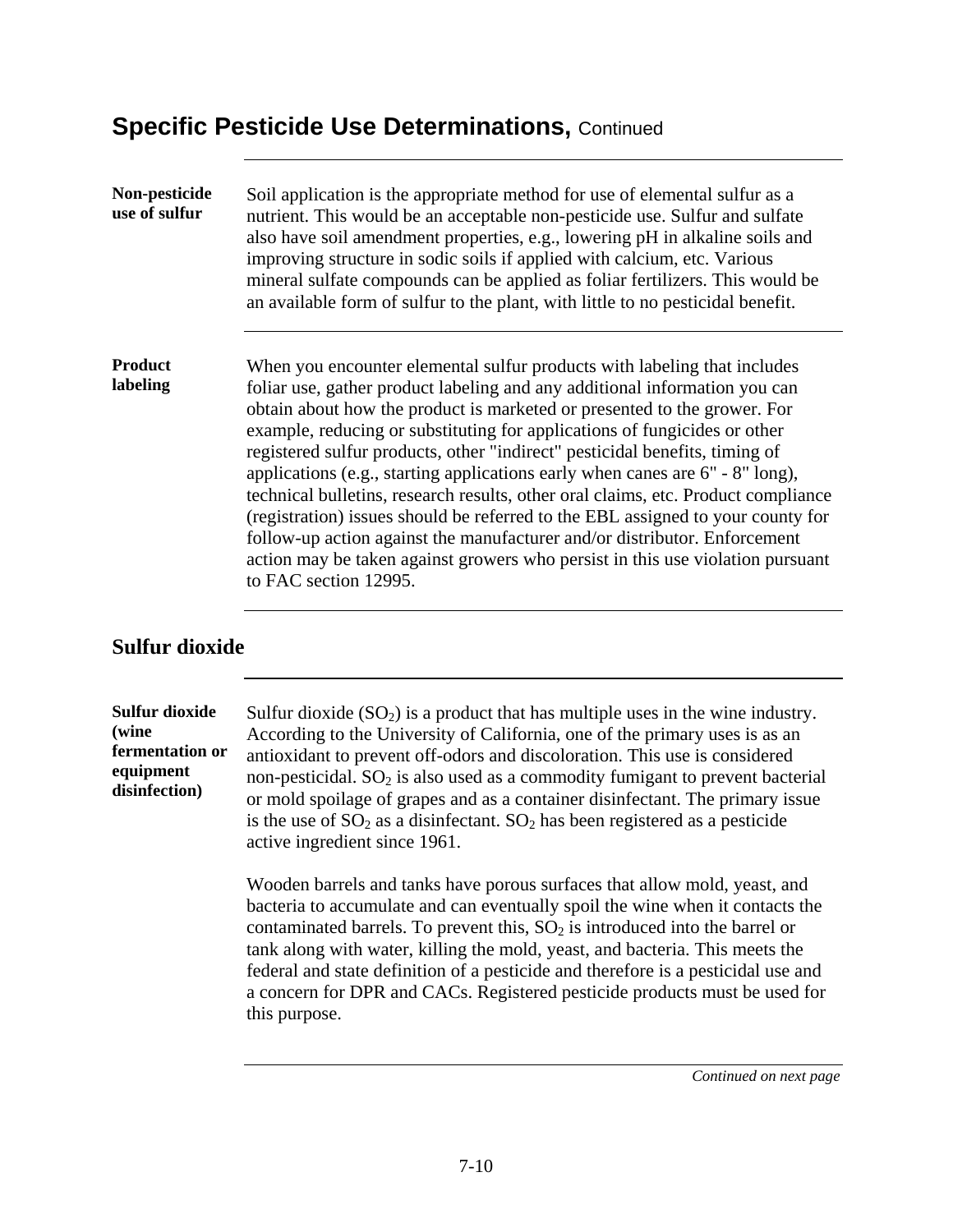**Sulfur dioxide (wine fermentation or equipment disinfection)**  (continued)

When you encounter  $SO_2$  products with labeling that includes disinfectant use, gather product labeling and any additional information you can obtain about how the product is marketed or presented to the winery. Product compliance (registration) issues should be referred to the EBL assigned to your county for follow-up action against the manufacturer and/or distributor. Enforcement action may be taken against wineries who persist in this use violation pursuant to FAC section 12995.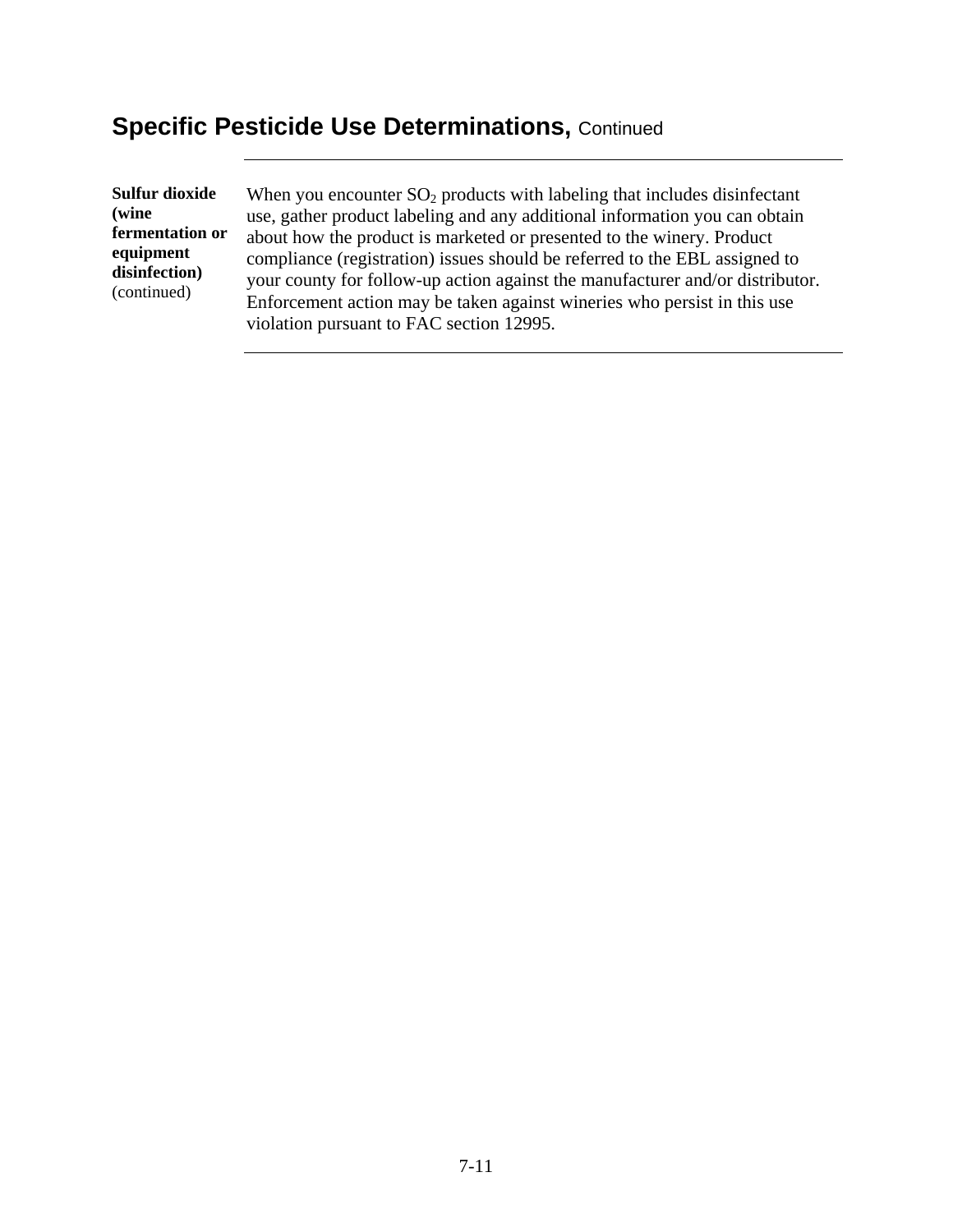### **Unregistered Pesticide Products -- Use**

**Interprets FAC section 12995; 3 CCR sections 6147 and 6301** 

**Interpretation** It is unlawful for persons to mix and apply, for pesticidal purposes, materials that were prepared from unregistered materials (e.g., an unregistered bordeaux mixture made from copper sulfate and hydrated lime that is subsequently used as a fungicide). It is a violation of *FAC section 12995* to possess and use unregistered materials intended for pest control purposes, except as specifically exempted in 3 CCR sections 6147 and 6301. Often, this occurs as an inadvertent violation by well-intentioned persons who may often be looking for a "greener" method of pest control or simply as a way to save money by using a cheaper source of pest control material. Where evidence shows this to be the case and no commercial food use or significant adverse impacts have occurred, a first time violation may be handled with a cease and desist order and a notice of violation. However, where it appears that it is a knowledgeable violation, an enforcement action may be warranted.

> The role of the product manufacturer should also be evaluated. It is particularly important to collect any advertising, sales invoices, or other literature that can be used as evidence of their intent to have their product used as a pesticide. These cases should be routed through the EBL assigned to your county for forwarding to DPR's Product Compliance Branch.